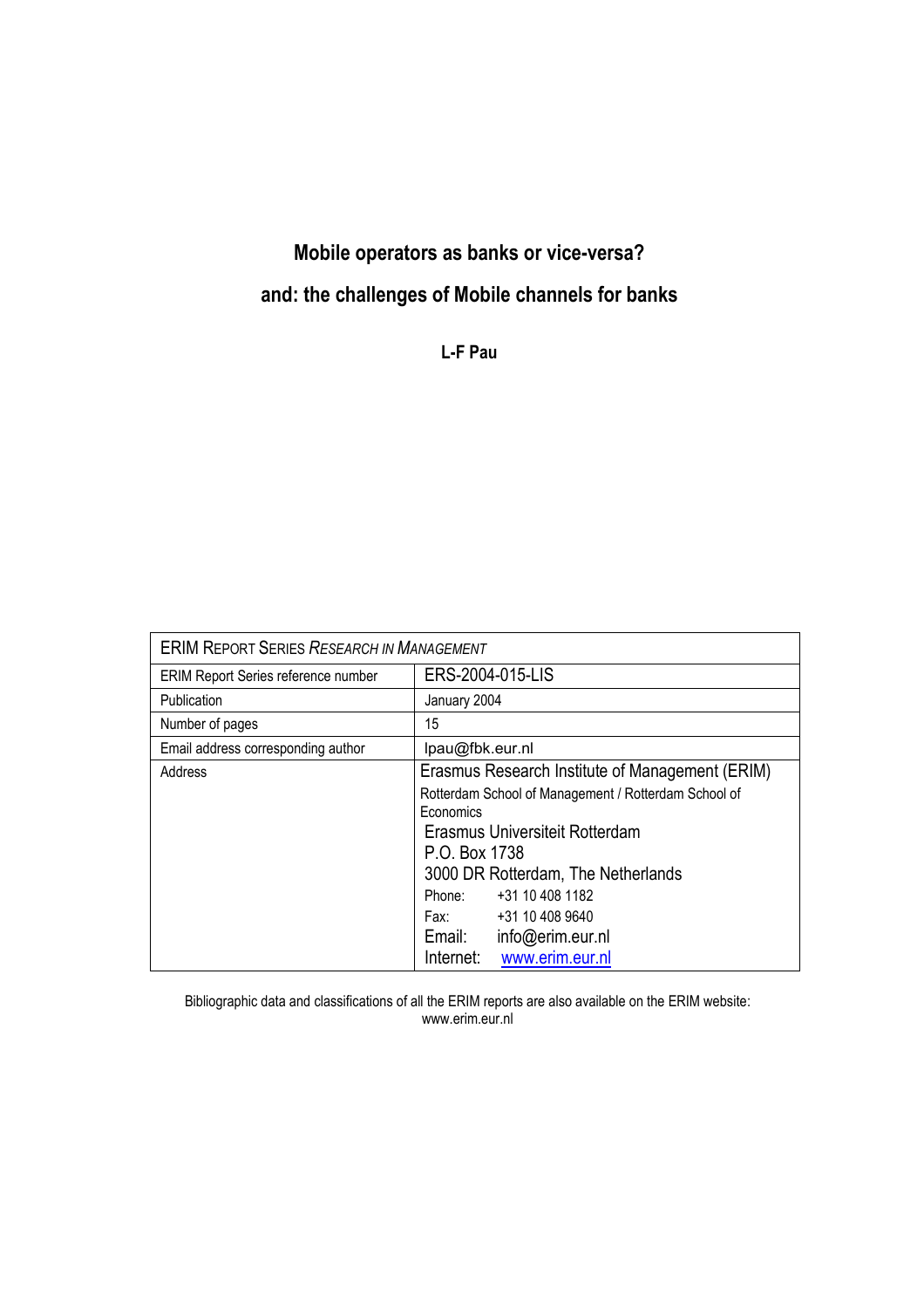# **E**RASMUS **R**ESEARCH **I**NSTITUTE OF **M**ANAGEMENT

# REPORT SERIES *RESEARCH IN MANAGEMENT*

| <b>BIBLIOGRAPHIC DATA AND CLASSIFICATIONS</b>         |                                                                                                                                                                                                                                                                                                                                                                                                                                                                                                                                                                                                                                                                                                                                                                                                                                                                                                                                                                                                                                                                                                                                              |                                                       |
|-------------------------------------------------------|----------------------------------------------------------------------------------------------------------------------------------------------------------------------------------------------------------------------------------------------------------------------------------------------------------------------------------------------------------------------------------------------------------------------------------------------------------------------------------------------------------------------------------------------------------------------------------------------------------------------------------------------------------------------------------------------------------------------------------------------------------------------------------------------------------------------------------------------------------------------------------------------------------------------------------------------------------------------------------------------------------------------------------------------------------------------------------------------------------------------------------------------|-------------------------------------------------------|
| Abstract                                              | This short paper addresses the strategic challenges of deposit banks, and payment<br>clearinghouses, posed by the growing role of mobile operators as collectors and payment agents<br>of flow of cash for themselves and third parties. Through analysis and data analysis from<br>selected operators, it is shown that mobile operators achieve as money flow handlers levels of<br>efficiency, profitability, and risk control comparable with deposit banks - Furthermore, the<br>payment infrastructures deployed by both are found to be quite similar, and are analyzed in<br>relation to strategic challenges and opportunities This paves the way to either mobile operators<br>taking a bigger role , or for banks to tie up such operators to them even more tightly , or for<br>alliances/mergers to take place ,all these options being subject to regulatory evolution as<br>analyzed as well. The reader should acknowledge that there is no emphasis on specific Mobile<br>banking (M-Banking) technologies (security, terminals, application software), nor on related<br>market forces from the user demand point of view. |                                                       |
| Library of Congress<br>Classification<br>(LOC)        | 5001-6182                                                                                                                                                                                                                                                                                                                                                                                                                                                                                                                                                                                                                                                                                                                                                                                                                                                                                                                                                                                                                                                                                                                                    | <b>Business</b>                                       |
|                                                       | 5201-5982                                                                                                                                                                                                                                                                                                                                                                                                                                                                                                                                                                                                                                                                                                                                                                                                                                                                                                                                                                                                                                                                                                                                    | <b>Business Science</b>                               |
|                                                       | HE 9713+                                                                                                                                                                                                                                                                                                                                                                                                                                                                                                                                                                                                                                                                                                                                                                                                                                                                                                                                                                                                                                                                                                                                     | Wireless Telephone                                    |
|                                                       | HD9696.B36+                                                                                                                                                                                                                                                                                                                                                                                                                                                                                                                                                                                                                                                                                                                                                                                                                                                                                                                                                                                                                                                                                                                                  | Banking equipment                                     |
| Journal of Economic<br>Literature<br>(JEL)            | М                                                                                                                                                                                                                                                                                                                                                                                                                                                                                                                                                                                                                                                                                                                                                                                                                                                                                                                                                                                                                                                                                                                                            | <b>Business Administration and Business Economics</b> |
|                                                       | E 44                                                                                                                                                                                                                                                                                                                                                                                                                                                                                                                                                                                                                                                                                                                                                                                                                                                                                                                                                                                                                                                                                                                                         | <b>Financial markets</b>                              |
|                                                       | L 96                                                                                                                                                                                                                                                                                                                                                                                                                                                                                                                                                                                                                                                                                                                                                                                                                                                                                                                                                                                                                                                                                                                                         | Telecommunication                                     |
| European Business Schools<br>Library Group<br>(EBSLG) | 85 A                                                                                                                                                                                                                                                                                                                                                                                                                                                                                                                                                                                                                                                                                                                                                                                                                                                                                                                                                                                                                                                                                                                                         | <b>Business General</b>                               |
|                                                       | 55 D                                                                                                                                                                                                                                                                                                                                                                                                                                                                                                                                                                                                                                                                                                                                                                                                                                                                                                                                                                                                                                                                                                                                         | <b>Communication Techniques</b>                       |
|                                                       | 240 W                                                                                                                                                                                                                                                                                                                                                                                                                                                                                                                                                                                                                                                                                                                                                                                                                                                                                                                                                                                                                                                                                                                                        | Computers in business (Information systems) :varia    |
|                                                       | 180 A                                                                                                                                                                                                                                                                                                                                                                                                                                                                                                                                                                                                                                                                                                                                                                                                                                                                                                                                                                                                                                                                                                                                        | Money and banking                                     |
| Gemeenschappelijke Onderwerpsontsluiting (GOO)        |                                                                                                                                                                                                                                                                                                                                                                                                                                                                                                                                                                                                                                                                                                                                                                                                                                                                                                                                                                                                                                                                                                                                              |                                                       |
| <b>Classification GOO</b>                             | 85.00                                                                                                                                                                                                                                                                                                                                                                                                                                                                                                                                                                                                                                                                                                                                                                                                                                                                                                                                                                                                                                                                                                                                        | Bedrijfskunde, Organisatiekunde: algemeen             |
|                                                       | 05.42                                                                                                                                                                                                                                                                                                                                                                                                                                                                                                                                                                                                                                                                                                                                                                                                                                                                                                                                                                                                                                                                                                                                        | Telecommunicatie                                      |
|                                                       | 05.42                                                                                                                                                                                                                                                                                                                                                                                                                                                                                                                                                                                                                                                                                                                                                                                                                                                                                                                                                                                                                                                                                                                                        | Telecommunicatie                                      |
|                                                       | 83.44                                                                                                                                                                                                                                                                                                                                                                                                                                                                                                                                                                                                                                                                                                                                                                                                                                                                                                                                                                                                                                                                                                                                        | Internationale monetaire econmie                      |
| Keywords GOO                                          | Bedrijfskunde / Bedrijfseconomie                                                                                                                                                                                                                                                                                                                                                                                                                                                                                                                                                                                                                                                                                                                                                                                                                                                                                                                                                                                                                                                                                                             |                                                       |
|                                                       | Draadloze Communicatie,                                                                                                                                                                                                                                                                                                                                                                                                                                                                                                                                                                                                                                                                                                                                                                                                                                                                                                                                                                                                                                                                                                                      |                                                       |
|                                                       | Financiële instellingen, mobiele communicatie, elektronisch betalingsverkeer,                                                                                                                                                                                                                                                                                                                                                                                                                                                                                                                                                                                                                                                                                                                                                                                                                                                                                                                                                                                                                                                                |                                                       |
| Free keywords                                         | Mobile networks, Banking, Transaction systems, Operational cash flow, Regulations, Industry<br>structure                                                                                                                                                                                                                                                                                                                                                                                                                                                                                                                                                                                                                                                                                                                                                                                                                                                                                                                                                                                                                                     |                                                       |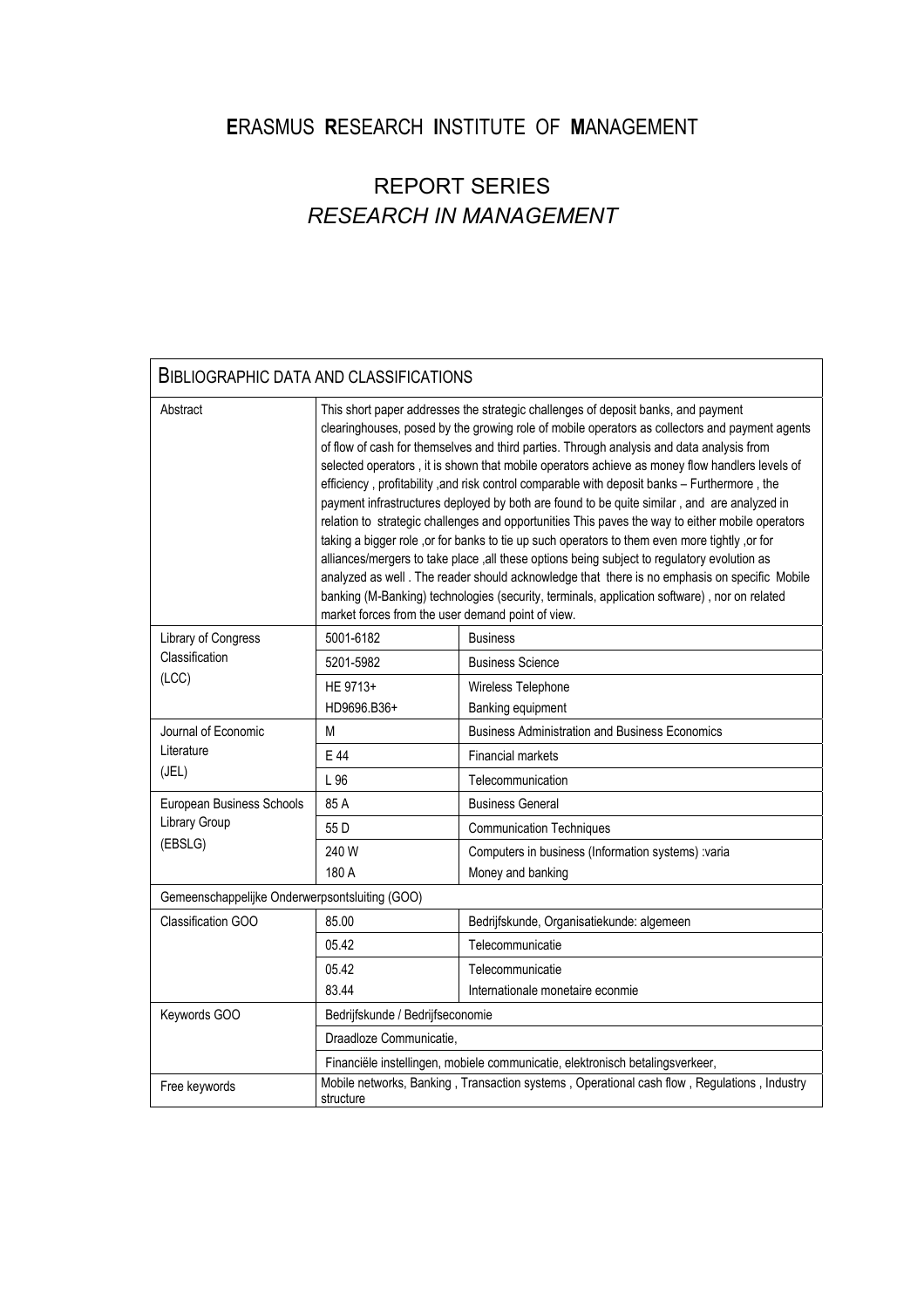# **Mobile operators as banks or vice-versa?**

and: the challenges of Mobile channels for banks

L-F Pau, Prof. Mobile Business, Rotterdam School of management F1-28, POBox 1738, NL 3000 DR Rotterdam lpau@fbk.eur.nl

## **Introduction**

This short paper addresses the strategic challenges of deposit banks, and payment clearinghouses, posed by the growing role of mobile operators as collectors and payment agents of flow of cash for themselves and third parties. Through analysis and data analysis from selected operators , it is shown that mobile operators achieve as money flow handlers levels of efficiency , profitability ,and risk control comparable with deposit banks – Furthermore , the payment infrastructures deployed by both are found to be quite similar , and are analyzed in relation to strategic challenges and opportunities This paves the way to either mobile operators taking a bigger role ,or for banks to tie up such operators to them even more tightly ,or for alliances/mergers to take place ,all these options being subject to regulatory evolution as analyzed as well .

The reader should acknowledge that there is no emphasis on specific Mobile banking (M-Banking) technologies ( security, terminals, application software) , nor on related market forces from the user demand point of view-

### **0. Introduction and goals of paper**

The issue of industry convergence , a few say , "has had the attention of both banks and operators for years" ....– Ignoring financing issues (which normally attract a lot of investment banker and investor attention) , hasn't the situation not been in fact that this possible convergence at operational level has been largely ignored as operators thought that banks were better at payment services services , while banks thought operators were better at communication services ?

Furthermore , as a convenient explanation , parties implicitely favorable to banks have pushed through the view that mobile networks should be content and transaction neutral , with intelligence and any charging to happen in the province of the end nodes (clearing houses,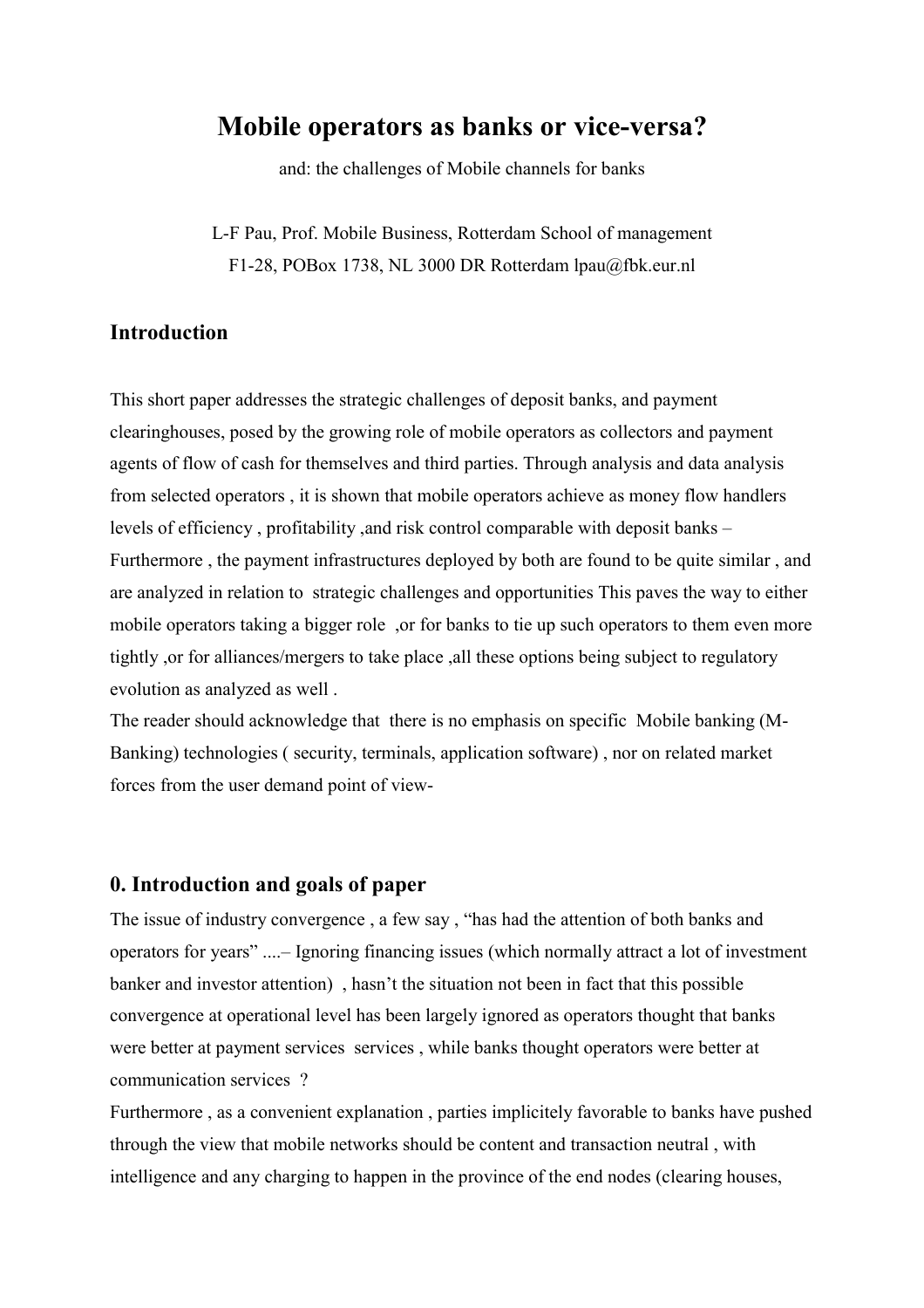customers ,and banks ) – While this argument holds for backbone IP or ATM operators , the evolution of service demand and service diversity offered by 2.5G and 3G mobile services goes in the opposite direction for these mobile networks –

Haven't the above perceptions been reversed by very efficient real time payment, transaction clearing systems and content-on-demand management systems at mobile operators ,but also by some banks analyzing now better and more strategically their information and communication assets from a competitive point of view ? Isn't it time to revisit some roles and regulations to benefit from these efficiencies ? Some readers would prefer to have "success stories" but although more and more often, and more and more efficiently (as we shall se below) , the mobile operators become party to financial transactions ,but this is only visible where the different regulaotors so allow !

These are the issues which this paper , backed by operator data analysis on one hand, and analysis of the payment infrastructures on the other hand , try to raise (or a few might say: revisit )

### **1. Mobile banking as a change agent in banks**

For those bankers who have experienced and understood to full implications of mobile communication in their business, productivity gains are in a bank or payment clearinghouse, are no longer measured by the substitution of labor force by a tool! With M-banking, every agent, that is: customer, enterprise and bank personnel alike, becomes a user as well as an information/knowledge source to the service suppliers and to the customers [1] – This is , simply put, because so many banking information , knowledge and transaction capabilities resources are brought into the hands of any such agent anytime and anywhere - Thus cooperation and control/audit modes and roles must be redefined between bank customers, banks and third parties – The major difference with the Internet alone as a change agent is the ubiquity and user access , which together cement networking and diffuse changes -

Mobile banking is also a source of value-addition to customers via personalization of features , in both a "push" mode, and in a "pull/definition " role as customers can request or configure some service features , as seen already in Scandinavia with how user define M-banking alerts and refuse some service offerings "pushed " down on them by some banks – Some banks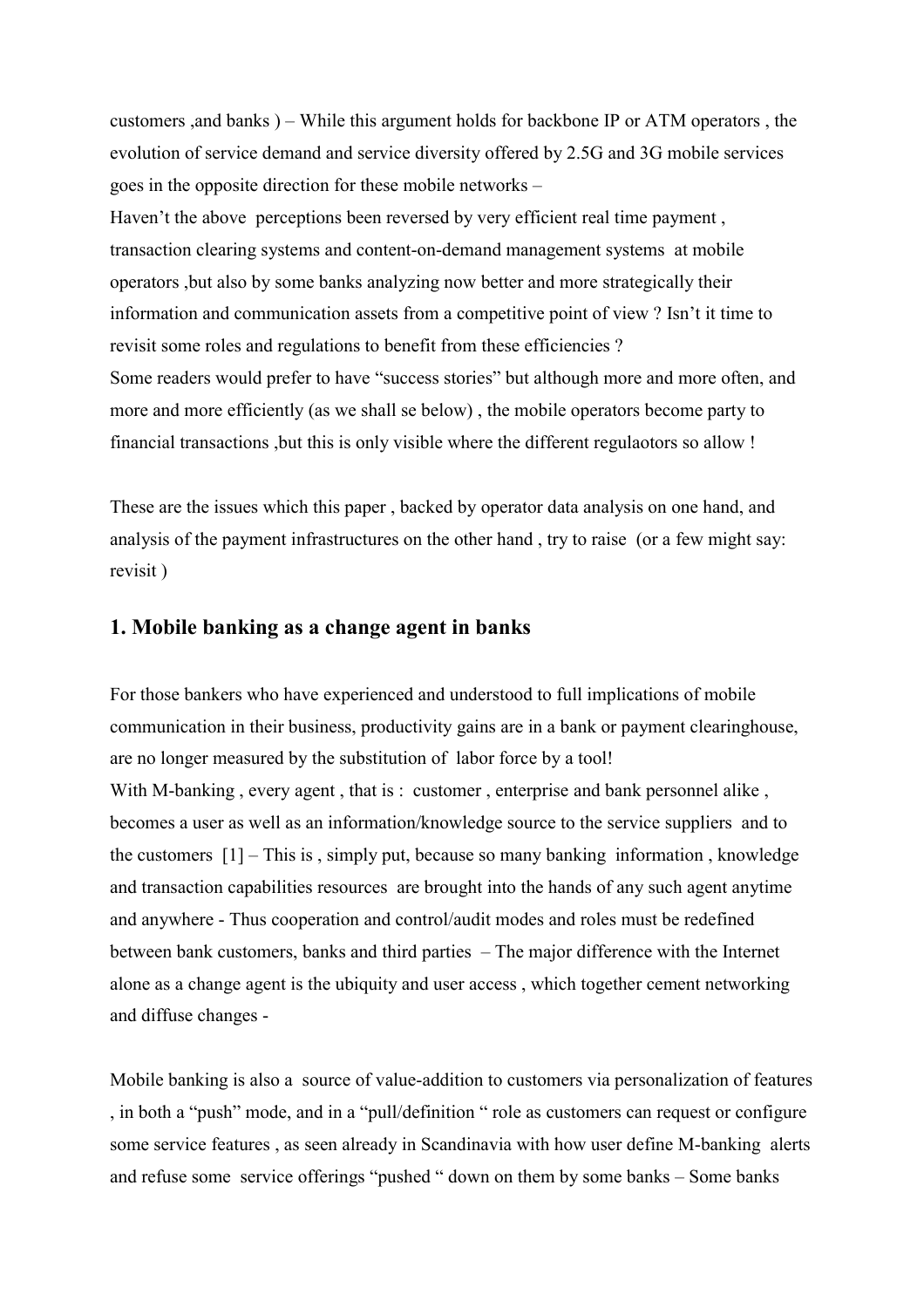have chosen to add wireless systems as a strategic sales and support channel (e.g. Nordea, BNP Paribas,Bankinter, etc..)

This leads to a basic choice by top bank management: should they promote platforms supporting mobile marketing and consulting, and enhanced mobile services, OR should they allow for and play a role in mobile access to simple e- and M-banking/payment services-The third option, often stated, but not representing a pure business strategy, is to do so called" both; investments and competence build up alone make this very difficult –

That first challenge, leads to a larger one discussed in next section .

### **2. Mobile operators as banks or vice-versa?**

This Section raises some issues to be analyzed by cash flow case data analysis , and /or technology analysis in Sections 6 ,and Sections 2.3 , 3 , 4. respectively -The reader asking to see issues alongside formal /data anlysis should read those Sections as well .

**2.1 : Mobile operators as banks** : With an average 35-65 % (culture and also country dependent) of all mobile generic services being prepaid to the operator over periods of several months to their own offices or via a payment agent (not only banks) ,aren't mobile operators short-term deposit banks holding at any time double digit Billions USD ? Going beyond collection of receivables from their own customers alone, to what extent should operators carry out simple payment processing functions traditionally carried out by banks between their customers and between their customers and third parties? For example, for some mobile operators whose ownership include public utility companies, such third parties could be water, power and cable TV bills –

Furthermore, with mobile operator's capability to handle efficiently and in real-time max. Euro 10-type payments (tickets, parking,..), and their ability in handling bundled service definitions, aren't they micropayment agents [5] ? In addition, in terms of cross-subsidization, are these micropayment services paid by the generic or value-added transport / communication services?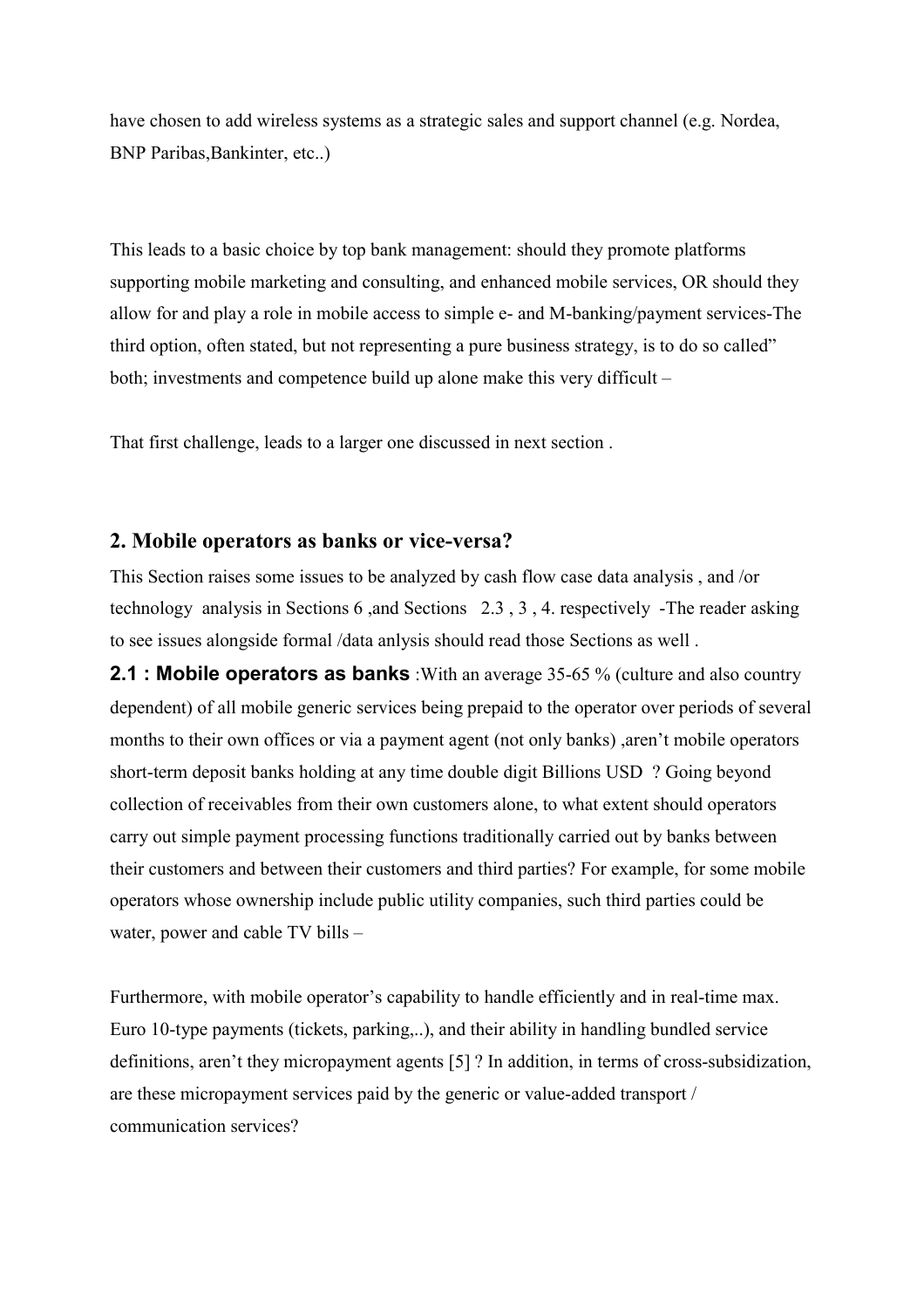**2.2: Banks as MVNO's**: When banks " influence" or take over mobile operators via ownership structures , why shouldn't they become mobile virtual operators to capture the operator's client base and their cash transactions covering mobile communication services , but also for other payments enabled via the same transmission and transactions infrastructure?

A third party (bank subsidiary , transactions payment cooperative ,etc ..) can act as an aggregator ,reducing the payment processing and network traffic generated by small-payment users ,but adding this party reduces revenue and fee sharing between the bank and owner of the transmission infrastructure –In a way , mobile roaming operators can be looked upon as actually payment clearing systems , even if historically even the banking shareholders of e.g.. MACH failed to see this.

**2.3: Payment/transactions infrastructures** : Very important is the observation that actually there is not much difference at IT and technology levels, between the customer care and transactions platforms of mobile operators (see Figure 1 ) ,and those of banks (see Figure 2 ) [4] ! This fact is the result of the evolutions of both layered communications systems architecture, and of banking sofware systems architecture, in that mobile networks have evolved much faster than fixed networks. The security levels offered by mobile networks inside the infrastructure are also on par with those in banking software, not the least because of added security hardware gives -This means that:

-for a mobile operator to operate also as a payment clearinghouse , is a relatively minor issue , provided the fulfillment systems comply with interbanking data formats , which they even do more and more

-for a bank to operate as a mobile virtual operator using a third party's access networks , is also a relatively minor issue if subscriber data are tagged with bank customer file data , which they even are more and more

### **3. The slow revolution of credit card/new SIM/ Mobile phone combination**

It is important not to ignore present day's simple solutions which create M-Banking services for today's networks ,as they provide a pressure to come to grips with the issues raised in the previous two sections –Let us mention as examples, some facts :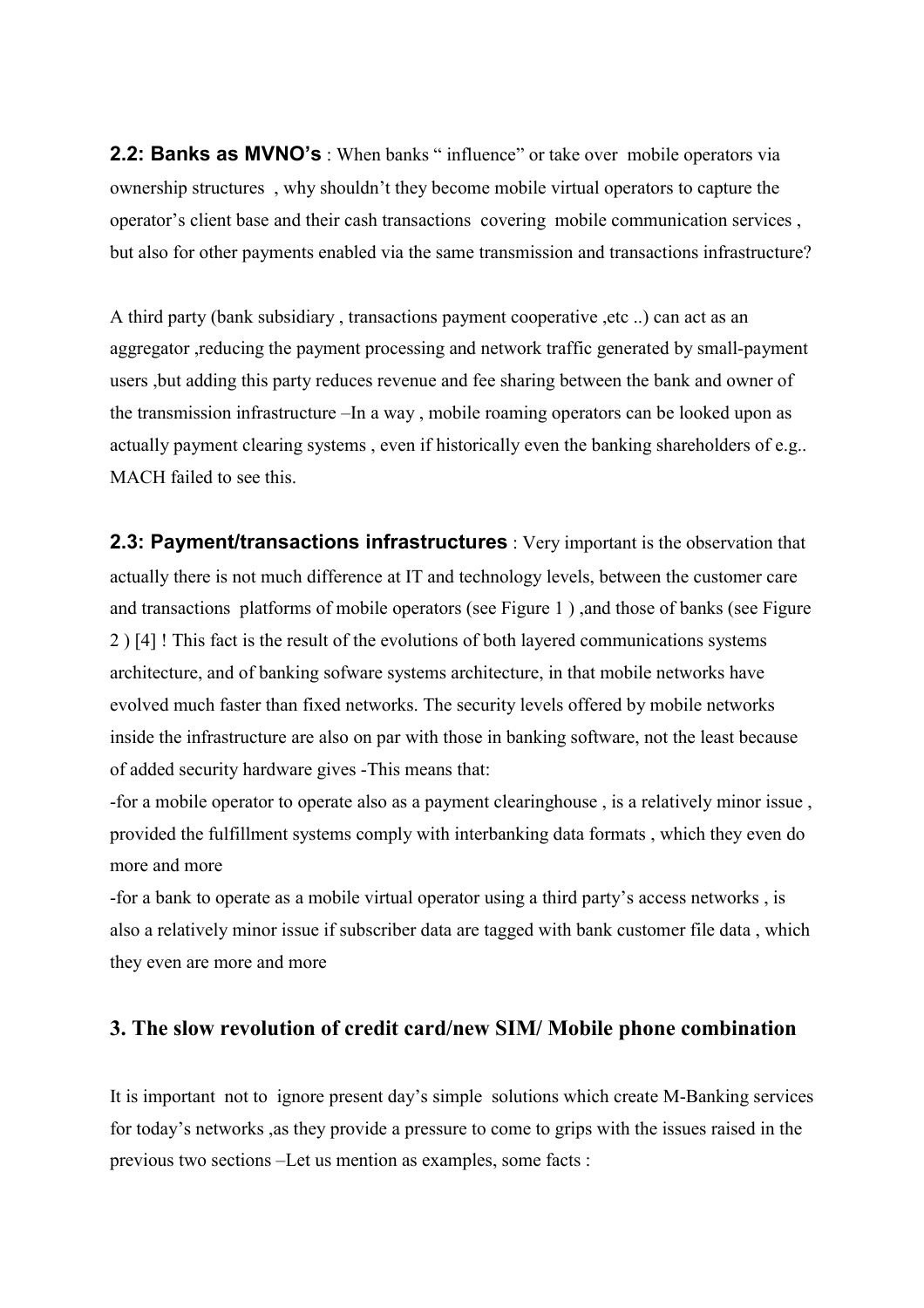-the current use of advanced SIM toolkit (STK) technology (Gemplus ,Oberthur , ATOS-SEMA , Brokat , ActivCard ,etc ) supporting payments , and the SIP Consortium standardizing these features , largely inspired by work at G.I.E Cartes bancaires (France) -some mobile operators (e.g. Mobilix France Telecom in Denmark) which have enabled the SIM card as a Visa payment card -some operators which have enabled a payment credit card as a prepayment card for mobiles (e.g. Omnitel Italy) -some payment clearing houses which allow mobile prepaid service reloads from mobile terminals with debit to bank acounts (e.g. Banksys) -some mobile phones and PDA's have card readers -the EMPS Electronic Mobile payment services tested by Nordea, VISA Intl, Nokia; it requires the addition of a chip inside terminals which would carry debit, credit, loyalty cars and access codes -the ability to transmit payment instructions to POS terminals from mobile terminals and PDA's with Bluetooth, without using mobile networks

All these examples, and many more [3] develop a demand for revisiting roles and regulations for banks and mobile operators alike – The difficultythat , in some of the above technical alternatives , stores and POS will have to be reengineered and installed, is largely reduced by the other technical alternatives which bypass such nodes alltogether provided the mobile terminals can support them -

## **4. Some Technology usage lessons**

Some banks, as well as mobile operators, running M-banking capabilities and services, have learned a few key things, which drive the factors discussed in Sections 1 and 2).

"New technologies" (« technology push »), such as wireless in banking , does not mean only " totally new services" ;most existing services are migrated to multiple access channels ,and enhanced with added functionality when feasible if they mean added value.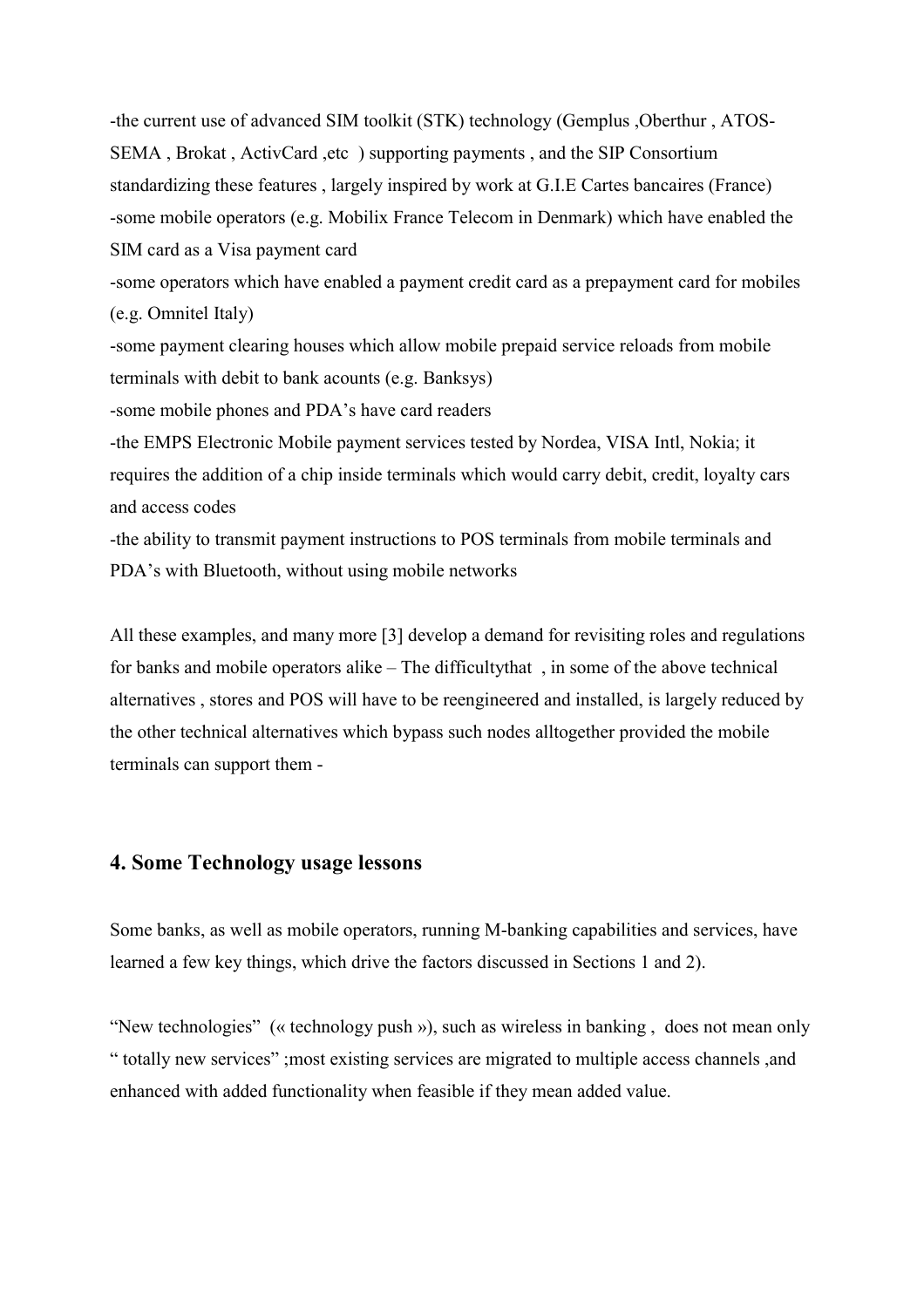Essential limiting factors in M-banking are the « ease-of-use » first (screen size/color, data entry,..), and technology only second (capabilities of terminals, authentification techniques , ...).

#### Because of:

- the social identification of the mobile terminal with its user;

- the ability to select specific payment transaction types for real-time anywhere downloads; - the definitely superior capabilities of mobile terminals in terms of personalization and geolocation, bringing the banking branch to the customer,

the « attractiveness » of mobile terminals as personal banking terminals is very strong, and their price/performance/user acceptance is not necessarily second to ATM machines.

Last, the personalization of mobile content and service offerings (MyBank is not YourBank), is ultimately about the only way they both (knowledge and operations) can be provided in a differentiated way by the same banking back office.

However , as to global M-payment standards (ETSI, OMA, Mobile Payment Forum,Mobile Payment services association , Mobey Forum,M-Commerce Forum, J-Consortium ,etc ..) ,the reality is that , despite claims by some vendors , IT integrators and even operators (!), were are far from a common standard , so a proprietary "surprise" may still take over ! This eans that ,alongside open public standards , market based standards controlled by a few parties, may still represent an often incompatible alternative-

Today , if e.g. A UK content provider wants its for-pay offerings to be directly accessible to just the entire UK national mobile subscriber base, he will have to engage individually 5 operators (soon 6) , all with different billing systems ! A significant number of retailers will only take plunge into M-Commerce if there is one effective M-payment solution. As an evolution, far from ideal though, it is necessary to:

 - specify which protocols operators need to use in order to support *different* payment methods (akin PC Internet space with SSL/PKI/Certificates)

 -prioritize amongst the plethora of wireless standards families for M-banking deployment (e.g. drop GSM and deploy from GPRS onwards)

 -integrate the proprietary initiatives of some operators, who cannot wait for the convergence first (e.g. Vodafone: M-Pay service, a pre-pay card for higher value transactions)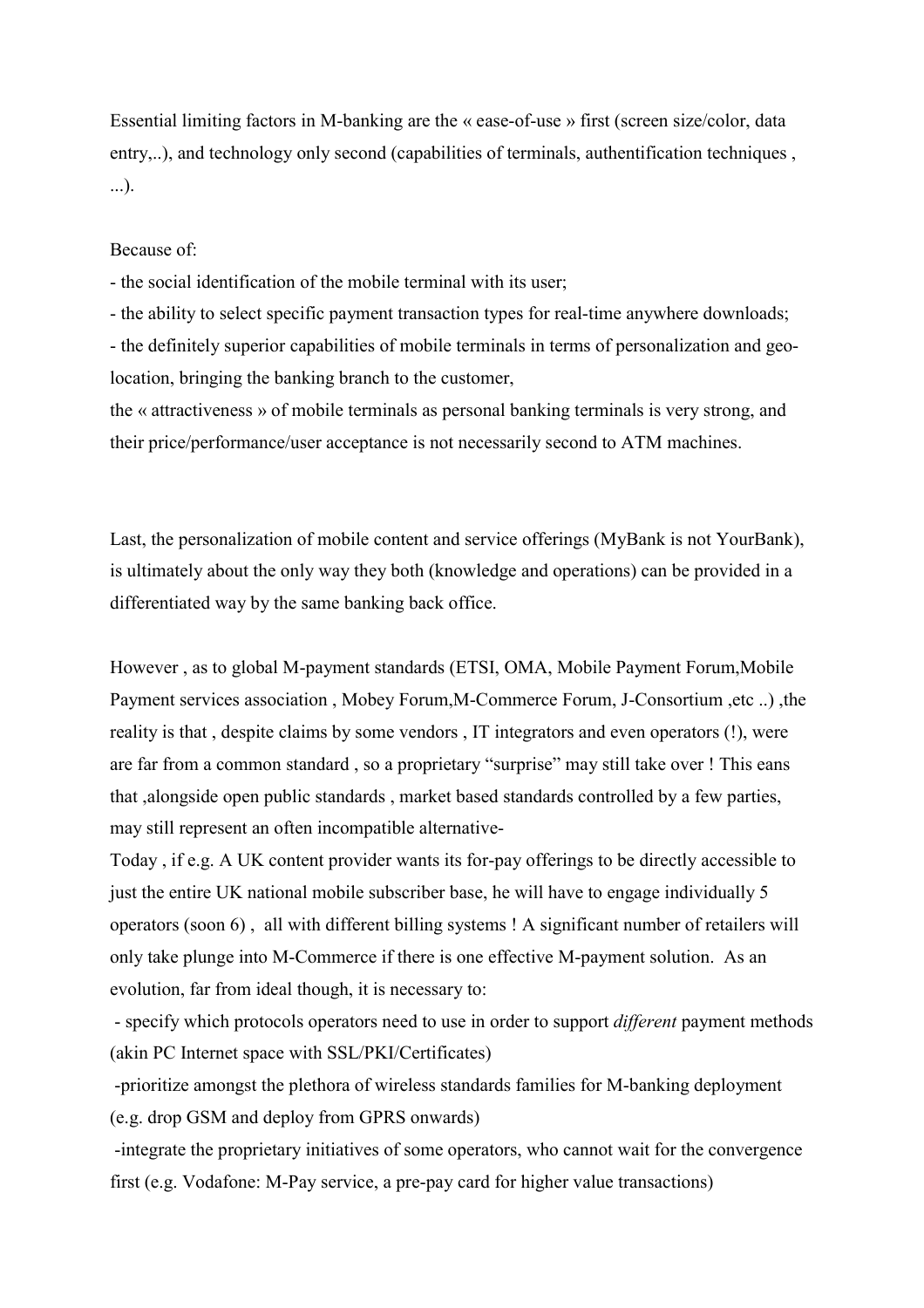-allow and deploy temporarily cross platform solutions with reverse SMS billing (e.g. UK [www.Bango.net\)](http://www.bango.net/) ; reverse SMS billing includes the capability to make sender (or receiver) validate a monetary transaction they initiate or authorize ;

-not to be taken on by some providers who believe that they have "the"solution.

# **5.M-business models implications on payment transactions handled by mobile operators (Personal payments)**

For the individual consumer or agent of a product or service (with corresponding fees) other than generic mobile services, the main payment models for individuals are combinations of the following:

- 1) Deducted from bill: Advertiser pays
- 2) Deducted from bill: Retailer pays a percentage (comparable to credit cards)
- 3) Added to bill: Monthly fee added to mobile service bill for access to M-payment services
- 4) Added to bill: Fee based, similar to SMS charge, per request or transaction
- 5) Added to or deducted from bill: Revenue from/to individual from community referrals
- 6) Added to bill; actual cost of product of service bought by mobile channel

However, in addition, the transmission of the relevant transaction related information warrants transmission costs determined from tariffs. WAP communication service airtime is so expensive that banks find it, sometimes and some places, difficult to charge M-banking fees of type 4) above. Some suppliers and banks wait till operator's tariffs and prices for data transfers (GPRS, EDGE, 3G) have gone down.

In many cases the equation is simple: between credit card or banking fees on one hand, and the total of transmission costs and of the sum of 1) to 5) on the other hand, which is the cheapest channel for the purchase of that product or service? Obviously higher fees have been charged in the past due to "flash or emotional purchases", but with the wireless terminals penetration their use is not reduced to such purchases any more. Even then, total transaction fees (transport, applications, transactions handling) will have to be competitive with e.g. broadband Internet transaction handling fees.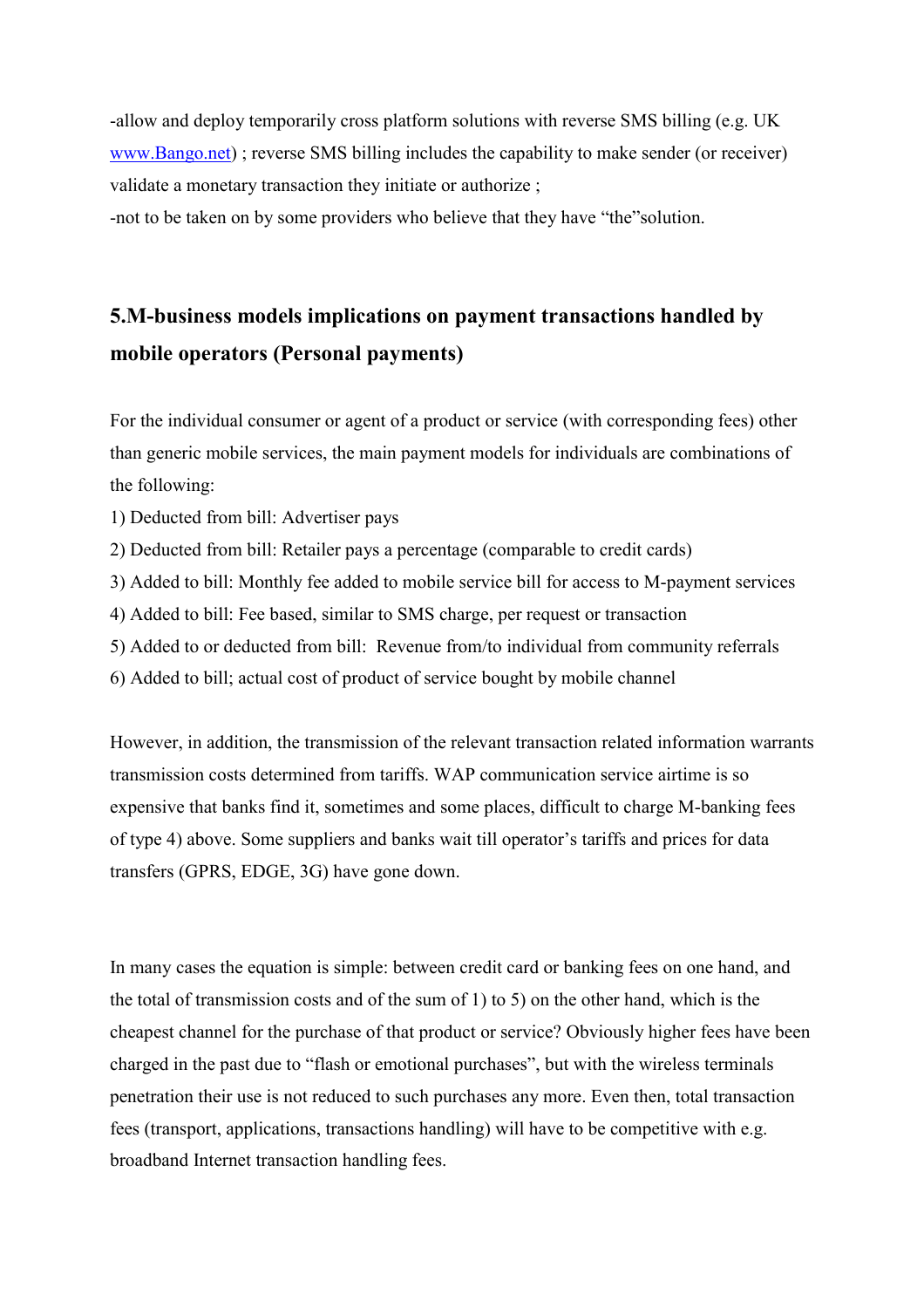So , just by stating this comparison , which Rotterdam School of management has done [4] , a key question is why consumers and enterprises as well, should end paying inflated (or double) fees on each transaction because mobile operators and payment clearing houses/banks each take their "cut" instead of fulfilling both roles and achieving better economies of scale.

Some operators (e.g. of i-Mode services ,or of some mobile gaming services e.g. in Korea ) , learning from the huge financial success of the X25 based Minitel services of France Telecom , not only aim at economies of scale , but also at fulfilling transactions for a fee on behalf of third parties such as content owners and banks . At the risk of simplifying, not only do these operators lock margins by service retention at communication level, but they earn additional significant margins by reducing the billing infrastructure investments of third parties, thus taking a percentage of the sum of 1) to 4) and/or billing operator fees (see Figure 3). Total operational margins to operating expenses plus depreciation are above 80 % . The argument is in this sub-section not about analyzing the "success" of these services from the demand and user point of view ,but in terms of benefits to operators adopting new payment models -

## **6. Cases from financial analysis of mobile operators cash flow statements**

### **6.1 Objectives and limitations**

A sample of publicly listed communications operators with wireless services was taken with spreading over mobile penetration , economic development , countries and currencies , as well as incumbent roles vs. as « pure » plays – The time period covered was from 1998 to 2002 accounting years , although not all data were available for all periods – For incumbents having fixed and other operations as well, mobile operations were taken equal to the ratio of mobile revenues to total revenues – Had to be excluded in a first analysis such operators as Vodafone who do not publish the accounts and data of all the national operators in which they own minority or majority positions-

The sample included : NTT DoCoMo (part of NTT) , Singapore Telecom , Orange , Belgacom , Telenor , Sprint , TDS , Telkom Indonesia , Estonian Telecom . It represents in total more than 50 valid complete annual data sets -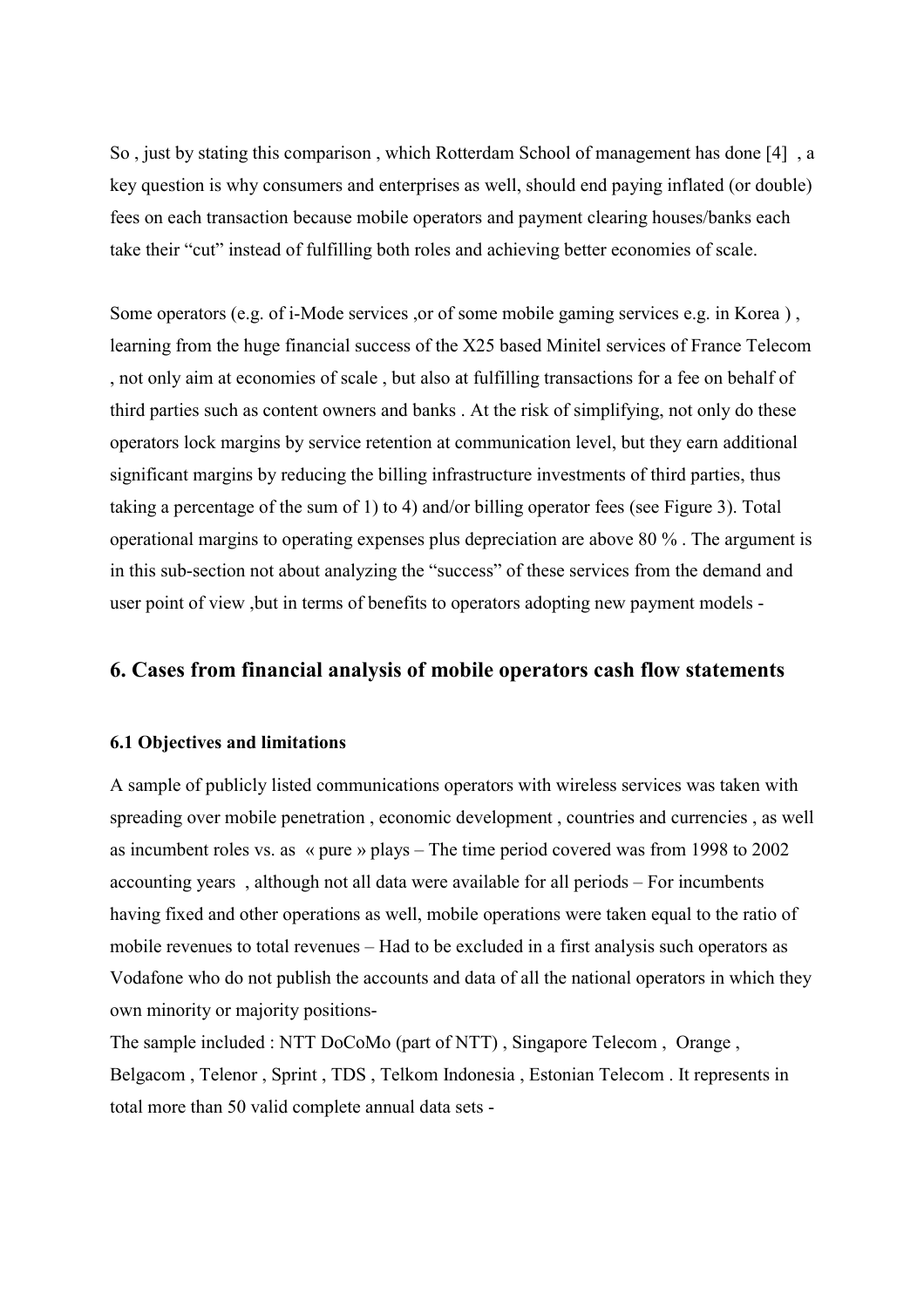#### **6.2 Accounting Methodology**

The emphasis in the analysis was on Net operating cash flow (NOCF) and its components , and on Free cash flow , together with subscriber , subscription type , employee , CAPEX (capital expenditure for infrastructure and services) , and national discount rate data (from the National banks) – In other words, were ignored due in order to analyse intrinsic money flows from operations , cash from from investing and financing-

It is reminded that the Net operating cash flow (NOCF) can be seen in two ways , either as (EBIT: Earnings before interest and tax) :

NOCF= EBIT + Depreciation-Tax expenses – Increase in working capital( WCR) , where the first three terms are the Cash Margin component, and the last is the Investment component , or as :

NOCF = Net sales – Cost of good sold – Selling & G&A expenses – Tax expenses – WCR

It is reminded that the free cash flow is :

Free Cash flow = Profit after taxes before interest payment + Depreciation – WCR –New investments

It is also reminded that the Working capital requirements can , from a purely operational point of view , be estimated as including all capital equipment (CAPEX) and staff needed to run the mobile operator infrastructure and back end services -

From a financing perspective , an aggressive strategy occurs when the Cash Margin component is less that Short term debt ,and a conservative one is when the reverse happens-

The working assumption is that a mobile operator running a conservative financing strategy and a positive NOCF , should be able for its operations only (ignoring investing activities and financing activities) to operate on zero short term debt and get interest income (at , as an approximation , the prevailing national discount rate) from the NOCF – It is then possible to determine the "NOCF margin" from such interest income from the NOCF , in proportion to total revenues – As NOCF is not made operator segment specific in operator accounts ,it was not possible to determine that "NOCF margin" from mobile operations only , although it is most likely that it is higher than for all the communication services of a mixed service operator- The "NOCF margin" approximates the margin all short term lending/borrowing bank operations would generate in a short term deposit bank.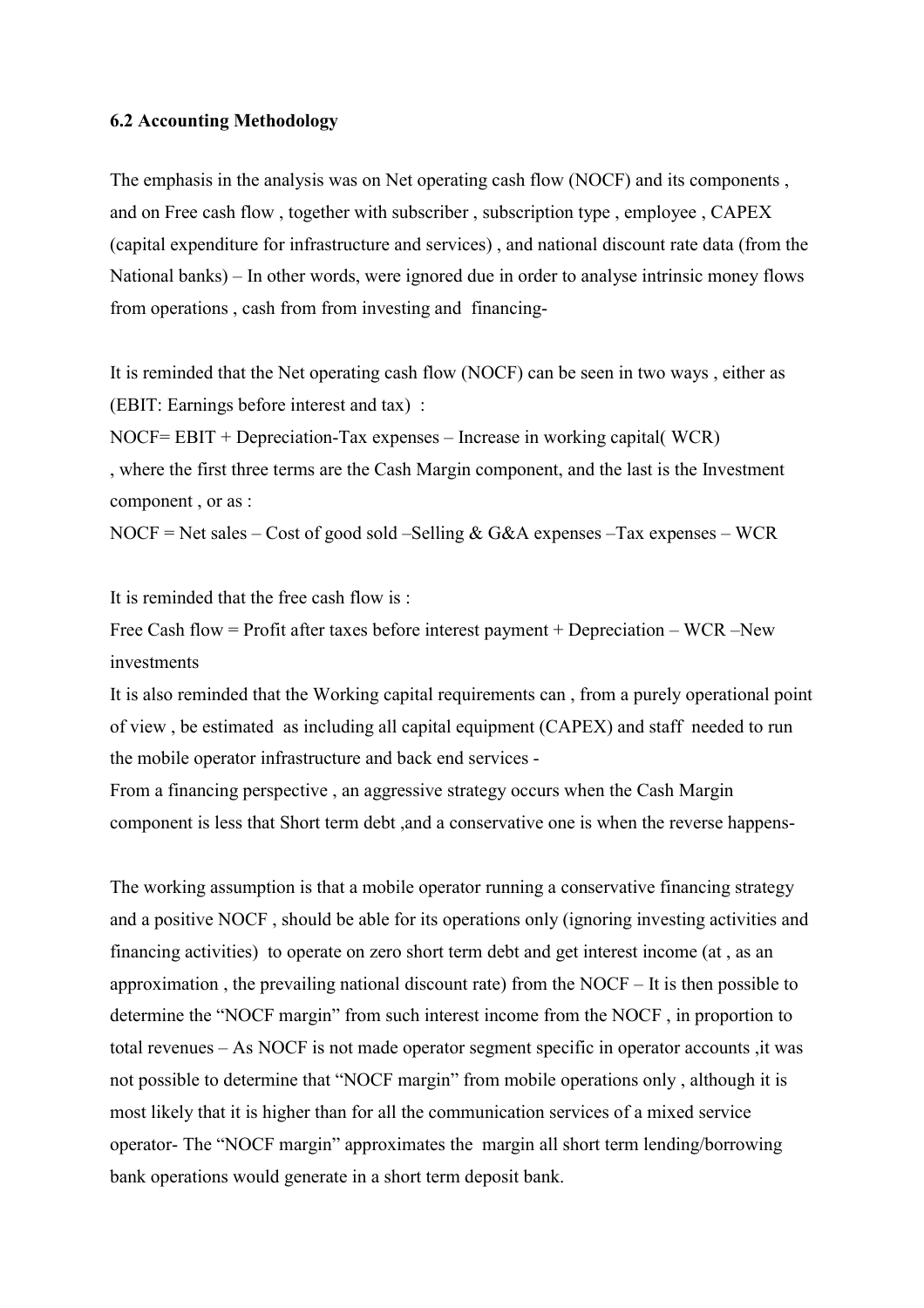As it turns out that the shared of postpaid mobile revenues to prepaid mobile revenues across the operators and periods, runs at about 53 %, this situation is comparable to a short term deposit/lending bank where the short term loan portofolio aggregates to 106 % of the short term money deposits –This means that in average the operators have cash operations where the leverage is low and could still be extended-

 "Free cash flow margin" on short term lending/borrowing in a short term deposit bank , after new investments (other than CAPEX and staff operations)-

#### **6.3 Results and interpretation**

The analysis produces in average over the operators and the years , the following indicators :

-Mobile revenue share : 33,6 %

-Share postpaid/prepaid in mobile revenues : 55,13 %

-Free cash flow margin : 1,94 %

-Net Operating Cash Flow margin : 2,136 %

-Capital expenditures/ NOCF : 84 %

-Annual revenue /employee/year : 341015 Euros

-Free cash flow from operations/employee/year : 110574 Euros

-Cellular subscribers / Mobile operations employee : 1176

-Mobile ARPU (/year) : 440 Euros

The main interim conclusion to be drawn is that , in asfar the following indicators are concerned :

-Leverage of short term debt/ short term deposits

-Net operating cash flow margin

-Free cash flow margin

-Free cash flow from operations/employee

-Number of customers / Employee

the average operator in the sample achieves similar financial results from operations than the average short term operations in a bank with limited investment operations ,say a postal bank or savings and loans institutions -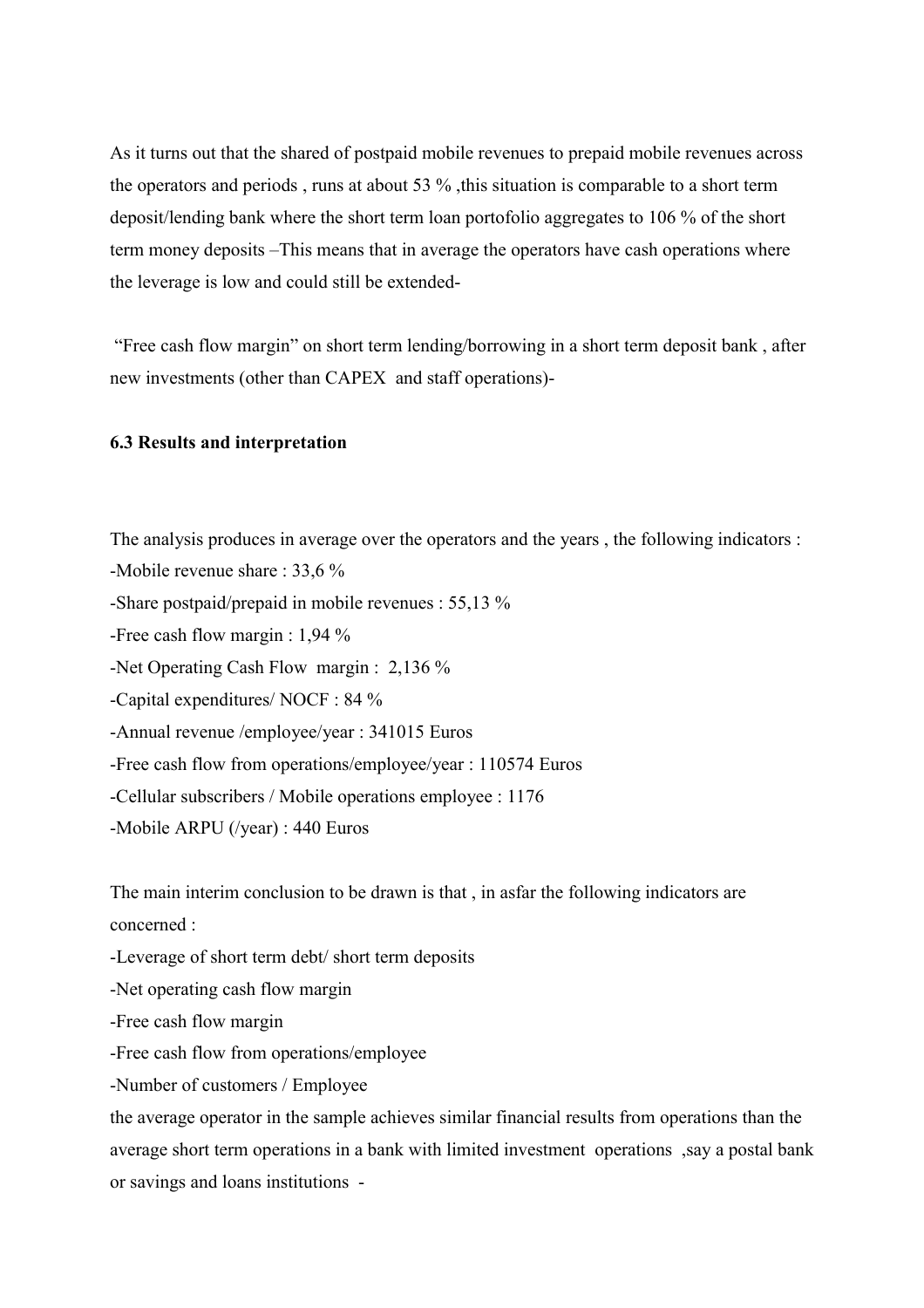### **7. The alternate scenarios**

If the opportunities highlighted in Sections 0 , 1 ,2 area real , existing regulations may prove a hinderance and the regulatory framework may have to evolve .

**7.1. For the regulators** (banking and communications regulators jointly): The non-exclusive alternatives are:

-Banks get individually restricted communications service provider licenses, and lease mobile communications infrastructure

-Bank groups get restricted communications service provider licenses, and lease mobile communications infrastructure

-Mobile operators (genuine or virtual) get additional deposit bank licenses on demand -Mobile operators (genuine or virtual) gets automatically deposit bank licenses as part of their communications license; this option is of great appeal to developing countries where the banking infrastructure, coverage and trust are far lower than those of mobile operators [2] -Mobile payment services are authorized to be opened up for licensing by third parties for their own customers (oil companies, physical transport networks, health system,..)

**7.2: For a Bank**: The alternatives are to choose amongst:

 1) Existing bank card system operator(s) own and manage servers, with proprietary applications, to handle multiple channels such as mobile; a leased line/IP access solutions to the GGSN node of a mobile operator is sufficient; there is the option for a bank of owning an SMS/MMS Service center

 2) Banks outsource some channels (such as mobile) to IT service companies if accepted by operators and not too expensive, and obey IT industry standards

 3) Banks internationally create, or cooperate with, existing third party service suppliers to several mobile operators (e.g. roaming/ authentification suppliers) to enhance their services to transactions .The bank than would align it with communications industry standards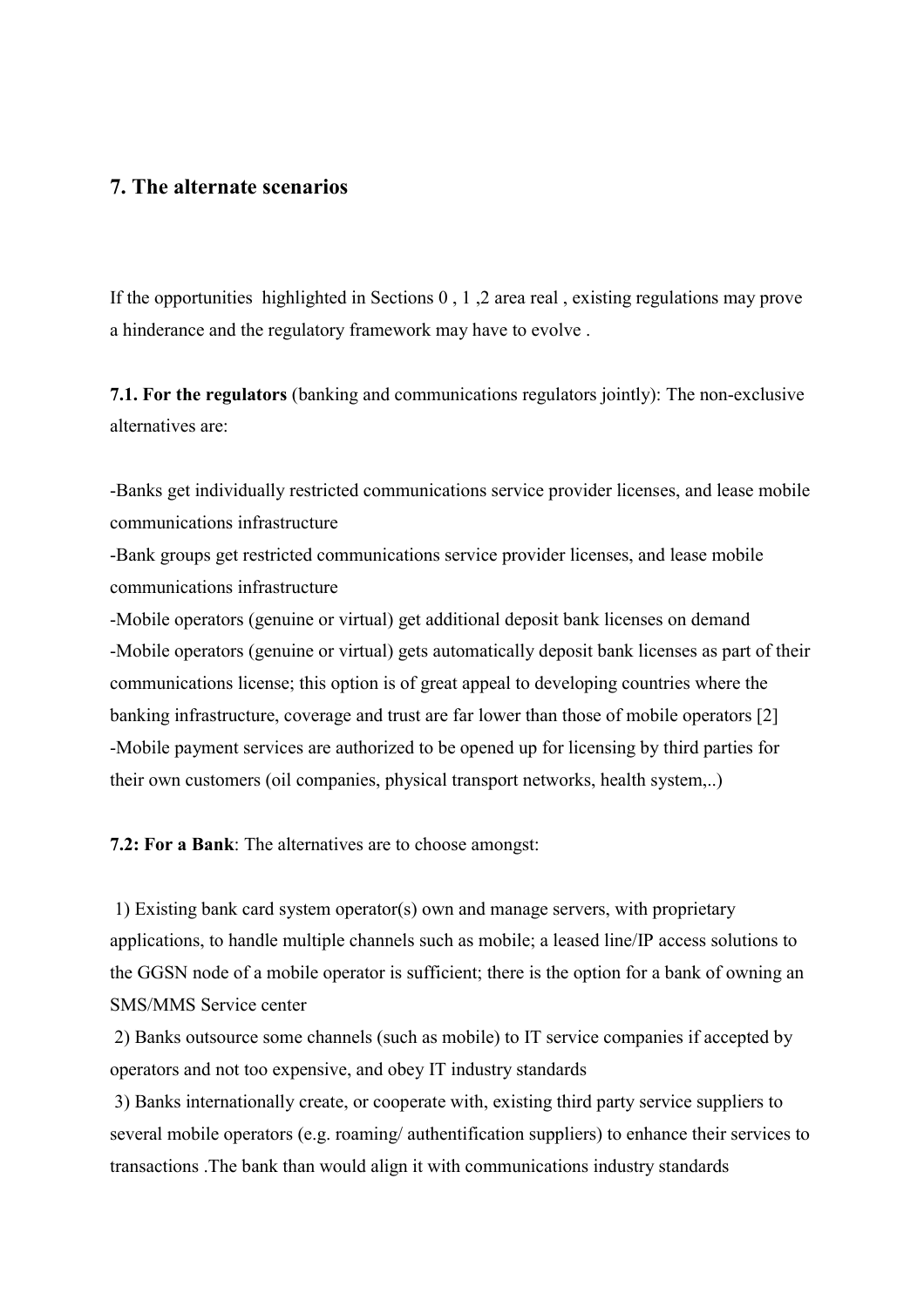**7.3: For a mobile operator:** The non-exclusive alternatives are to:

-1)Delegate, for a % of the transaction fees (volume based) , fulfilment ,collection and risk management ,to banks or banking payment cooperatives ;this is the by default most frequent currently found option

2)Own , alone or jointly , payment clearinghouse , bank(s) or consumer credit companies to perform the services listed under 1) ;this is also quite common today, although different bank/credit card consortia offer competing vehicles

3) Apply for a deposit banking license in their own name, manage risks and reinsurance, and handle collection on behalf of third parties (content owners, administrations and public services)

4) Split between 1) for large transactions, and 3) for small transactions and reloads (for mobile services as well content)

In all cases the mobile operators must:

-develop in ITU, ETSI, 3GPP, IETF, OMG, OMA open public standards supporting payment technologies and their end-to-end security and tracing

- develop media campaigns to « prove » the equal/ higher security of mobile services, than many bank card solutions

- not use proprietary technologies, on interoperable networks and terminals.... This is doomed to fail in terms of deployment, adaptations and costs!

### **CONCLUSION**

Many of the central issues raised in this paper illustrate the often difficult recognition by some parties of the co-existence of two basic models in M-Business:

- The centralized model in M-Business: where trade, transaction rules and some generic business processes, are embedded right inside the core of enterprise and public communication networks, managed by these two parties, with a flow of service fees -The decentralized model in M-Business , with personalized terminals and services , offering full mobility and capability offerings , managed by user-driven exploration matching algorithms, and billing along the value chain ; in this model too users are also information and know-how producers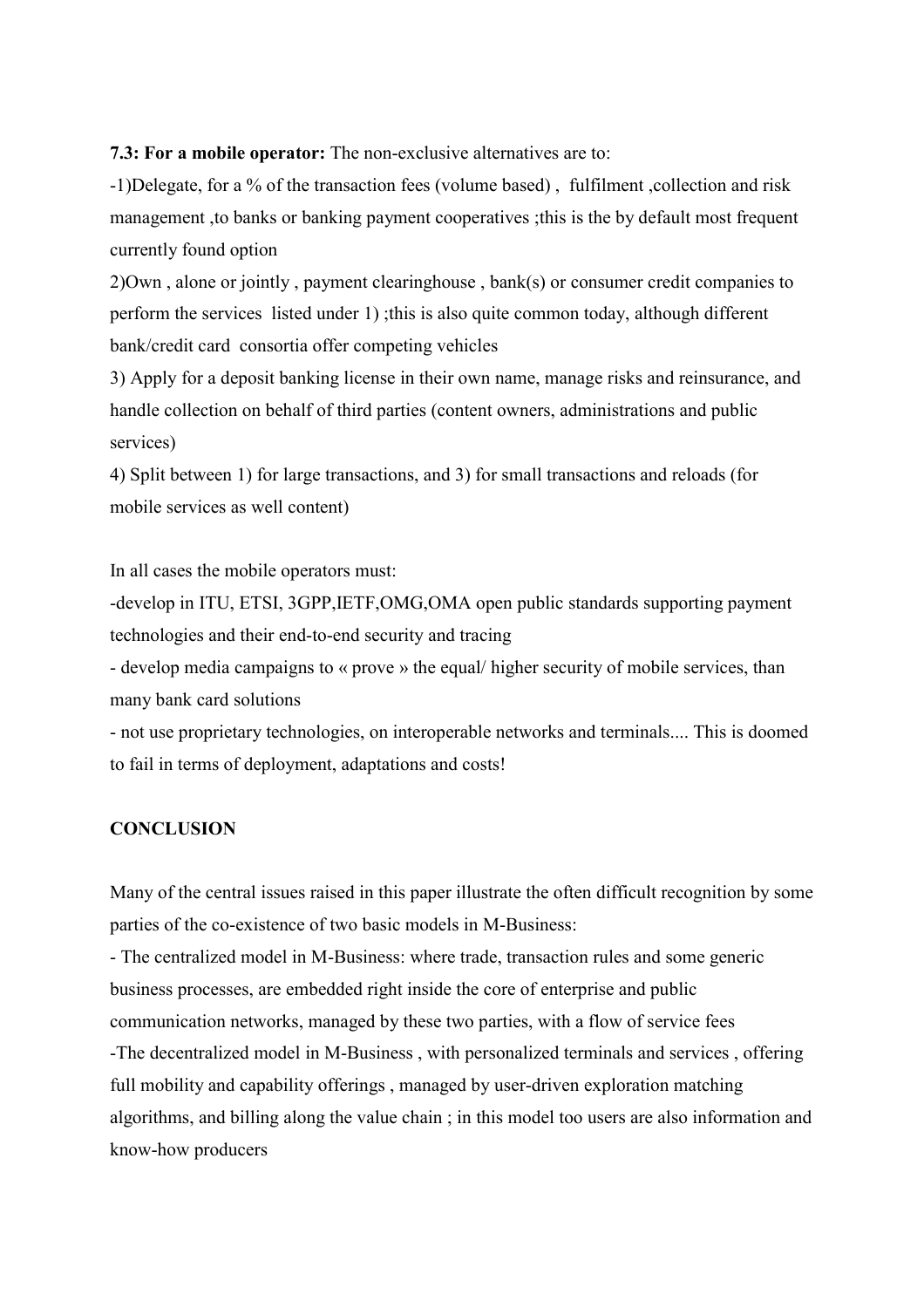Obviously the banks come from the centralized model for their mass operations, but aim for the second model as value creators –The mobile operators too have the same profile, while coping with difficulties from the decentralized model they helped propagate – Thus indeed, mobile operators and some banks should be allowed to "converge" as mobility based IT slowly penetrates the conventional IT backbones of banks ,and as the efficiency of transactions handling by mobile operators can give adavantages to the banks adopting them while influcencing the value added communication services they provide .

## **REFERENCES**

1. Anonymous, "Exploring a new gold mine for banks", Asian Banker Journal, August 2003, 17

2. Centeno, C. , "Adoption of e-services : I-banking in the candidate countries" ,IPTS Report, no 77, 14-23, september 2003

3. Herzberg,A.,"Payments and banking with mobile personal devices" , Communications of the ACM, Vol 46 , no 5, May 2003,53-58

4. Pau,L-F ; Vervest,P., "Network-based business process management: embedding business logic in communications networks" , Research Report, ERIM, Rotterdam School of management, July 2003

5. Tewari,H; O'Mahony,D., "Real time payments for Mobile IP", IEEE Communications Magazine, February 2003, 126-136

6. Lewis, A. , « Cashing in on communication » , European Communications , 2003 , pp 56- 58 , [www.eurocomms.co.uk](http://www.eurocomms.co.uk/)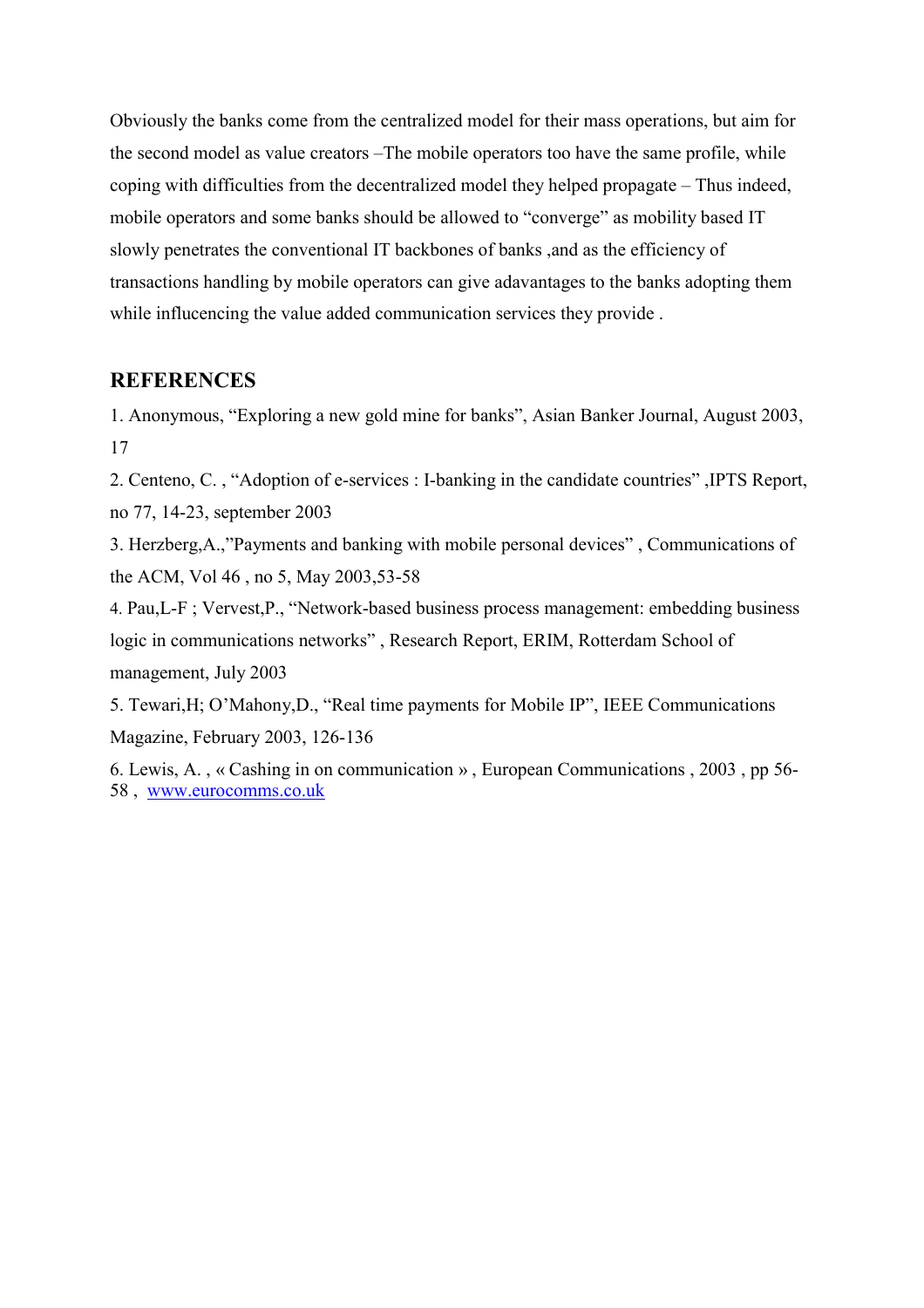Banking systems / Communications systems Billing (& hot..) Cash flow mgt Infrastructure OSS/NM ÷ **(Operator) Enterprise integration services** Personalized Targeted marketing  $\&$  Credit risk rating Identification **Customer** Services cross-sales  $\overline{\mathbf{c}}$  & screening Autentification profiling **Access networks suite**

**Figure 1** : Mobile communications systems customer management and billing architecture

**Figure 2** : Payment/banking systems customer management and settlement architecture

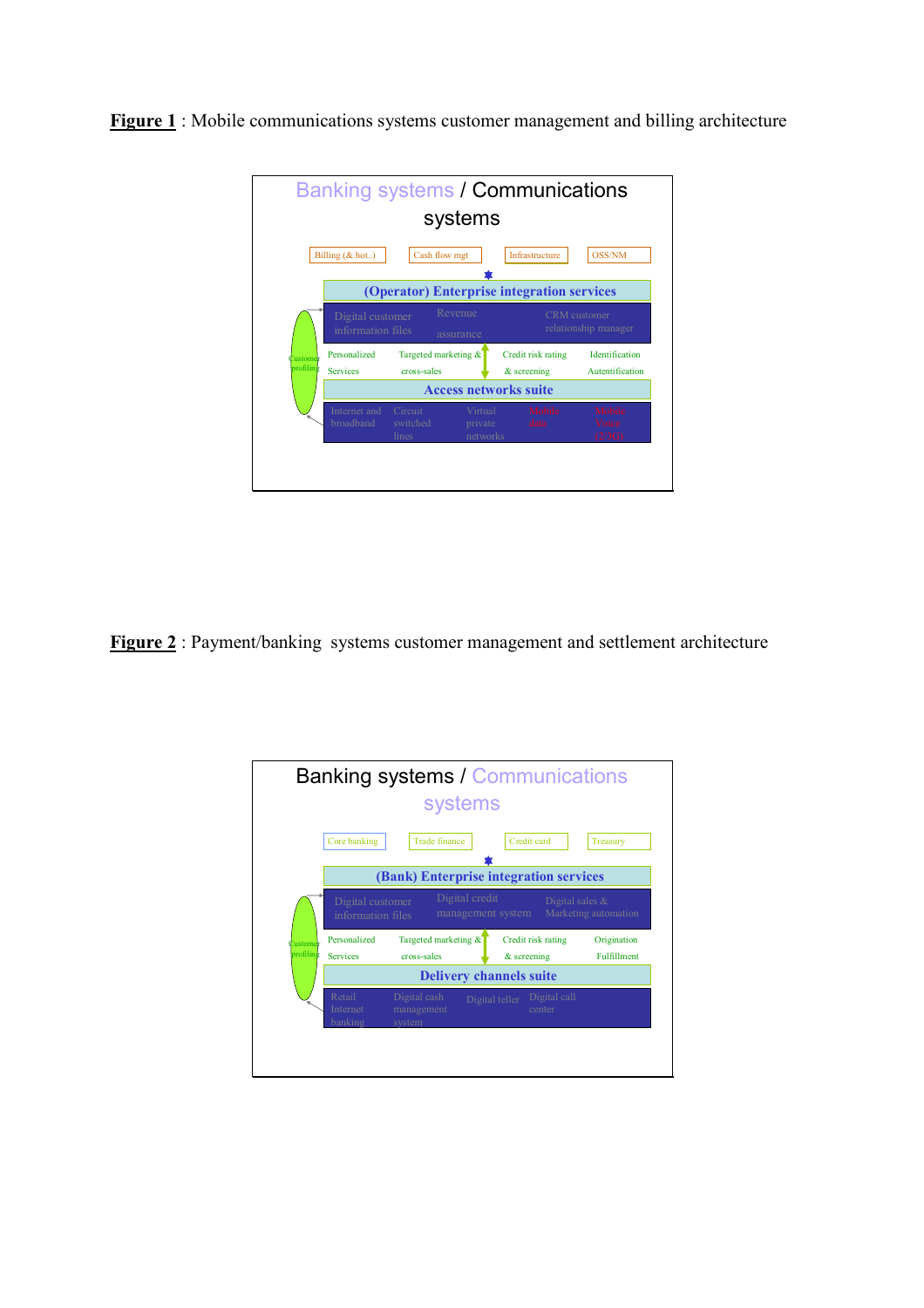**Figure 3 :** Collection of content owners receivables and of own revenues by a mobile operator (e.g. i-Mode, Minitel)